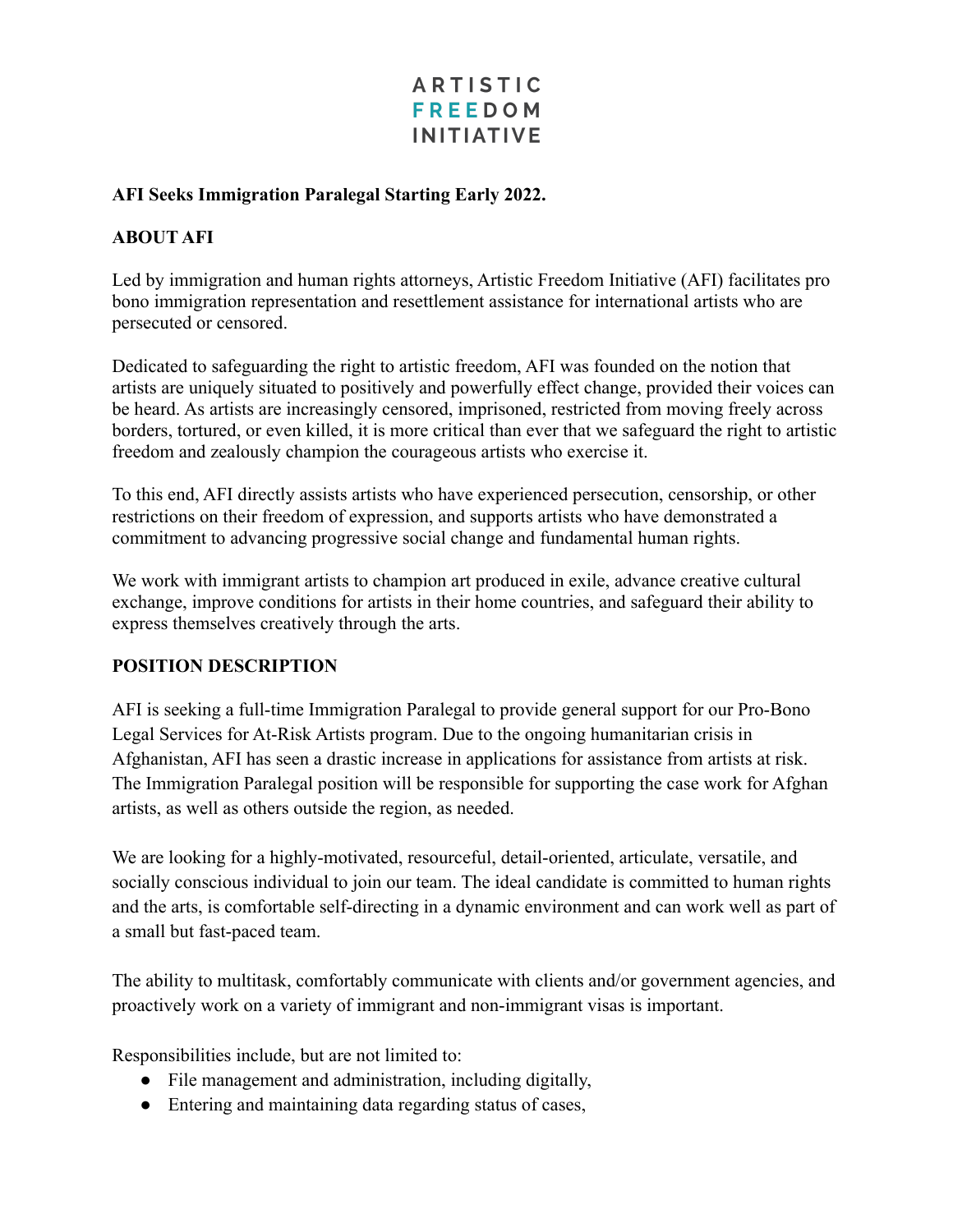# **ARTISTIC FREEDOM INITIATIVE**

- Client screening and intake,
- Organize and prepare immigration forms and supporting documents for filing, including I-589 (Asylum), I-129 (O-1, P-2, P-3,), I-765 (EAD), I-140 (EB-1), DS-160 (consular), cover letters and support letters,
- Preparation of sworn statements for asylum applications,
- Preparing consular appointments,
- Legal research,
- Communicating with clients and ensuring they are kept apprised of the progress of their cases,
- Assist with creating templates, and
- Providing support to managing attorneys and staff.

The AFI office is currently running a hybrid in-person/remote model. Candidates should be based in, or willing to relocate to, the New York City area.

## **REQUIRED QUALIFICATIONS**

- Prior immigration experience in a law firm and/or non-profit setting;
- Bachelor's degree or Paralegal Certification required;
- Demonstrated commitment to advancing human rights;
- Highly organized and extremely detail oriented;
- Self-motivated and resourceful:
- Works well independently and as part of a small team;
- Ability to communicate effectively and to present information in a concise and organized fashion in both oral and written forms;
- Demonstrated ability to multitask, track timelines and deadlines, and prioritize projects in a fast-paced environment;
- Ability to maintain relationships and interact professionally with a diverse set of clients;
- Strong computer skills, including familiarity with Microsoft Office and/or Google applications;
- Strong proofreading skills; and
- An ability to analyze issues, identify possible solutions, and make decisions, independently and appropriately, involving others in the decision making or problem-solving process when necessary.
- You must be fully vaccinated against COVID-19 by your hire date to be eligible for starting in the role. Proof of vaccination will be required.

### **PREFERRED**

- Prior experience with talent-based and/or employment-based visas (O-1s, Ps, EB-1)
- Prior experience with visas for members of the foreign media (I)